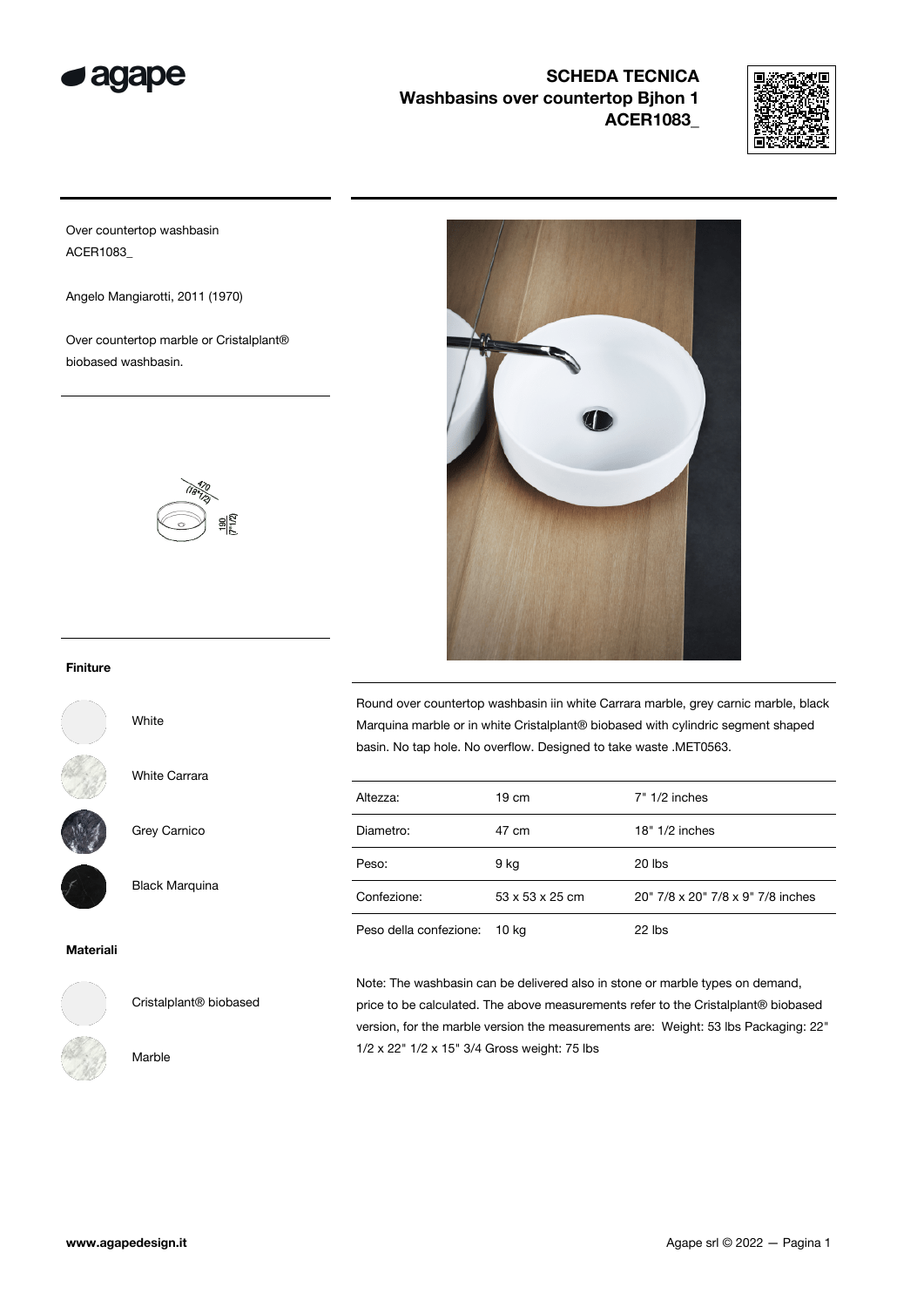



### Main dimensions

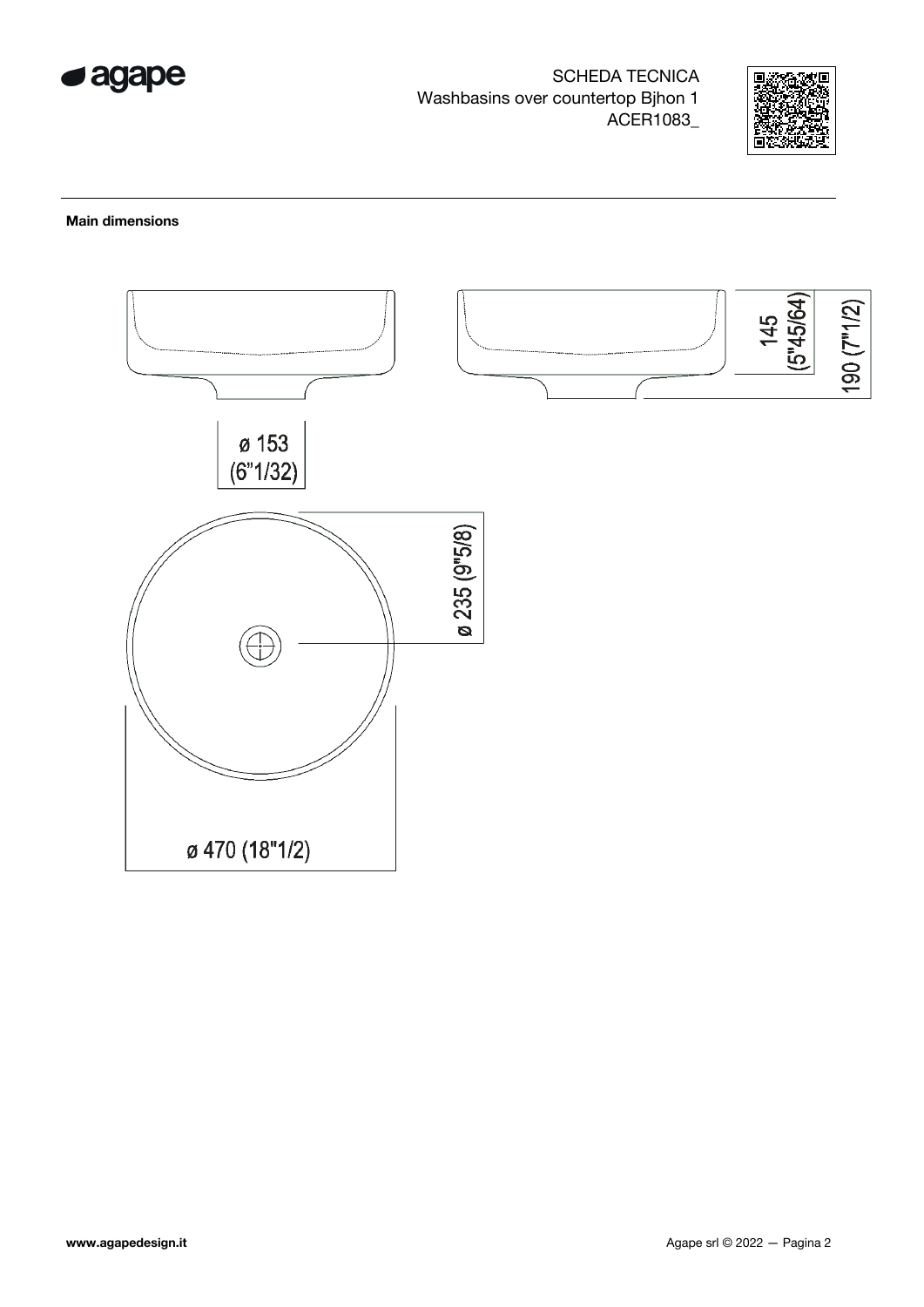



Installation notes: countertop to be rested on cabinet with thickness cm 3 (1"3/16)



Scarico per sifone a bottiglia e ad incasso Drain for bottle trap and concealed waste trap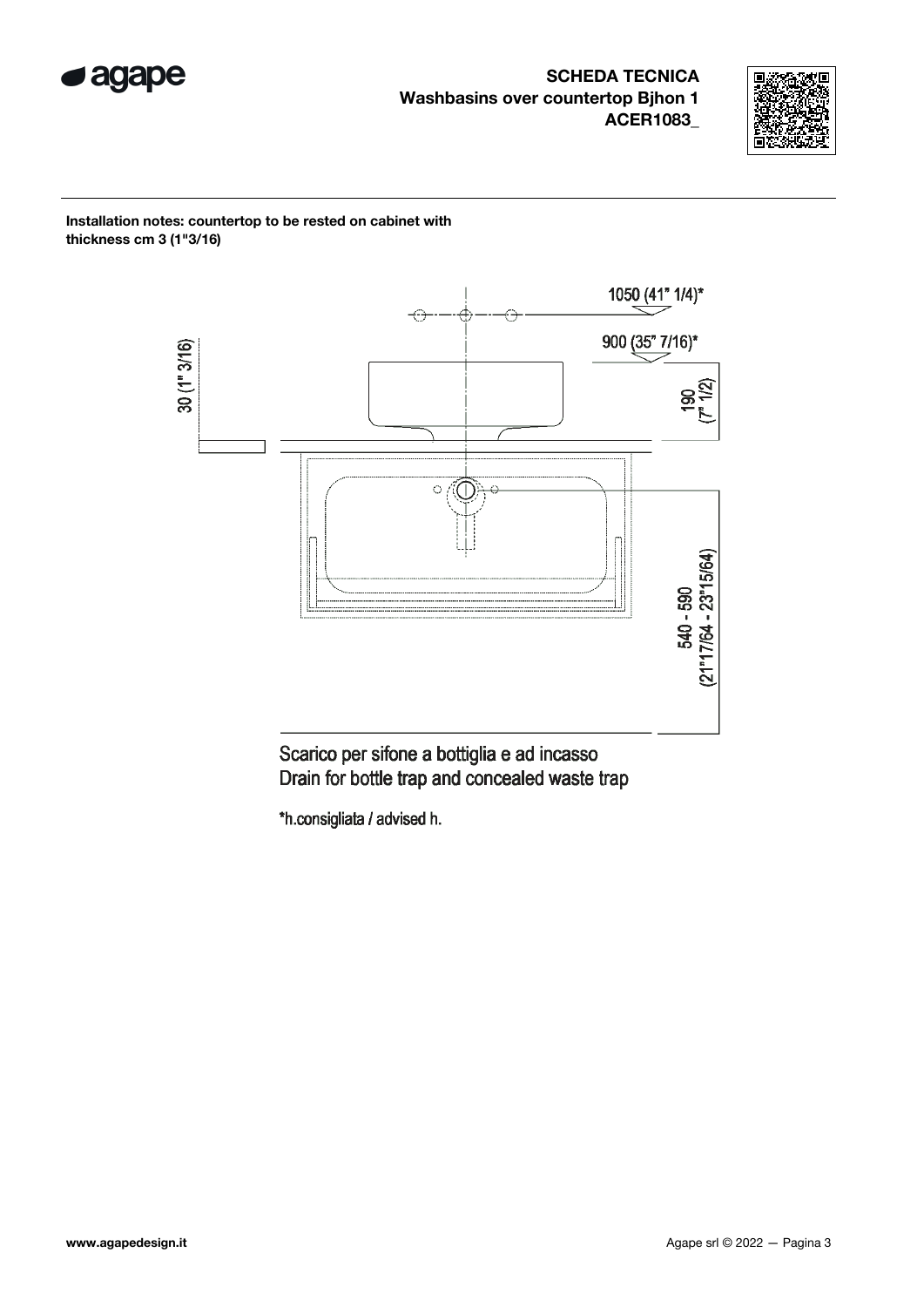



Holes for countertop washbasins and top mounted taps for top

## PIANO cm 50 / COUNTERTOP cm 50

Posizione standard per rubinetto su piano Standard position for top mounted tap



Posizione standard per rubinetto a parete<br>Standard position for wall mounted tap



Posizione speciale per rubinetto Sen a parete e Square con bocca curva Special position for wall mounted tap Sen and Square white curved spout

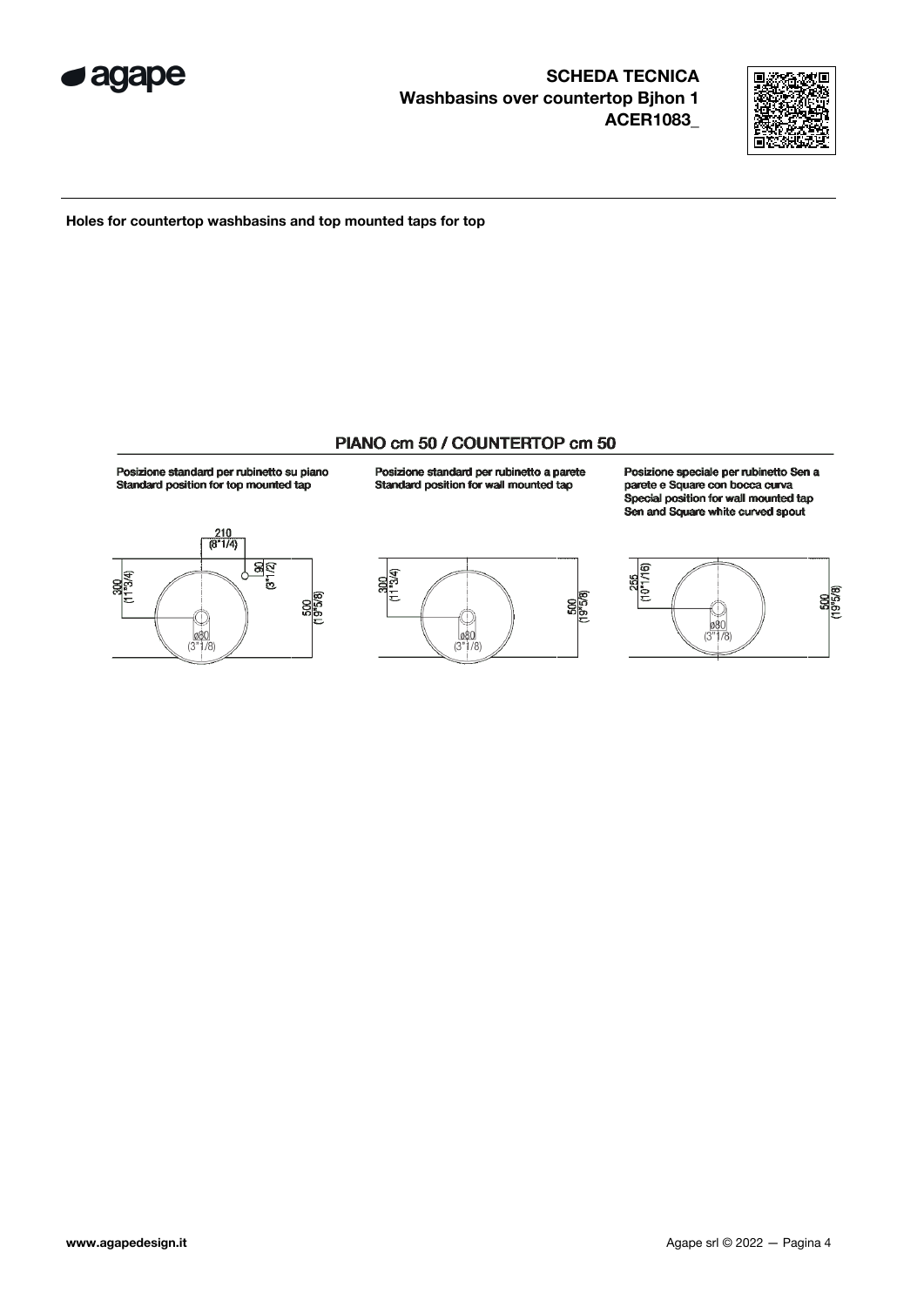



Tap position, recommended height

# POSIZIONE RUBINETTERIA / TAP POSITION

Altezza consigliata / Recommended height



Filo superiore lavabo Upper wasbasin edge

\* ARUB1009D - ARUB1009C:  $H + 25$  mm  $(1")$ <br>\*\* Ad esaurimento/ While stocks last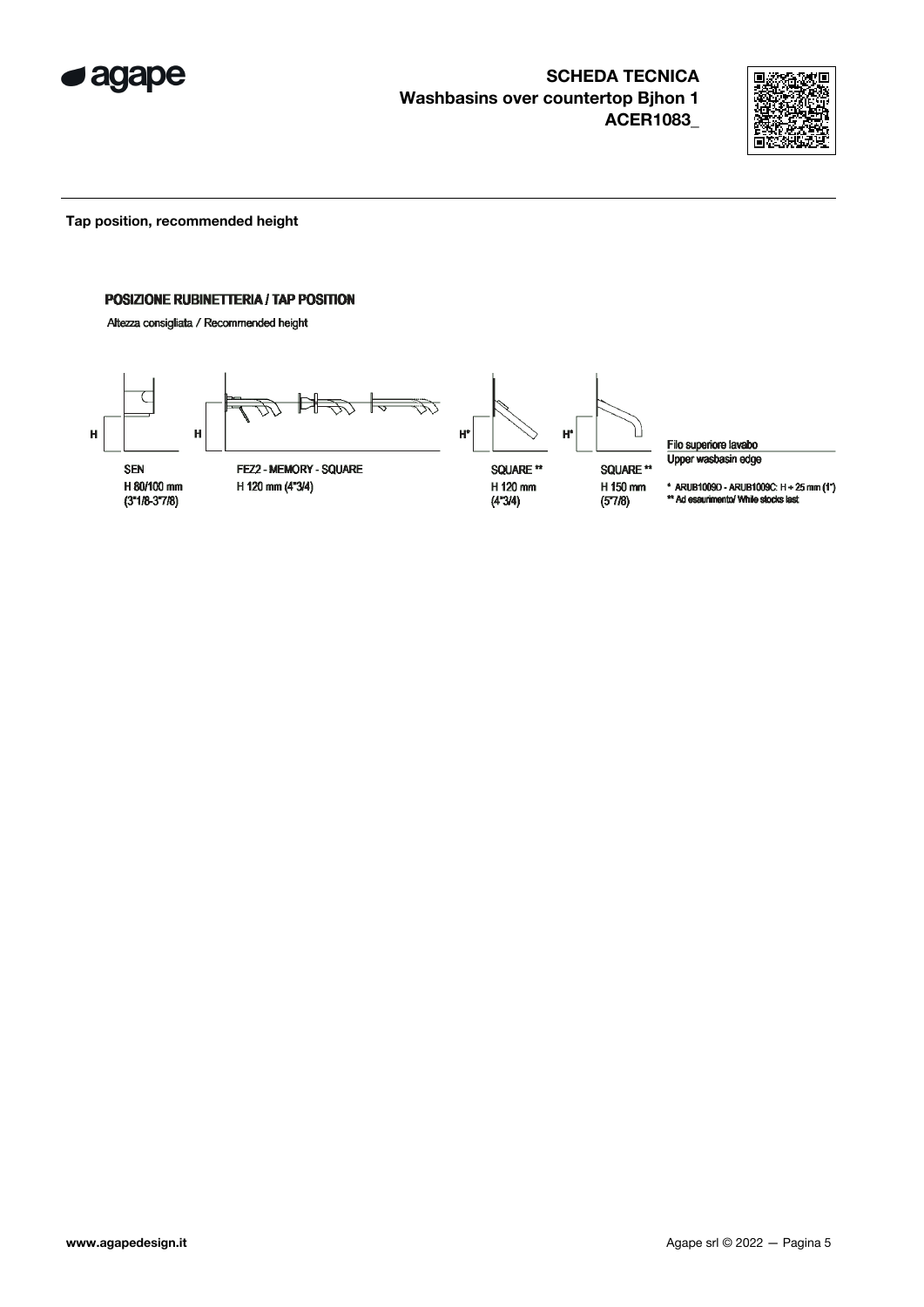



Installation notes: countertop to be rested on cabinet with thickness cm 6 (2"3/8)



Scarico per sifone a bottiglia e ad incasso Drain for bottle trap and concealed waste trap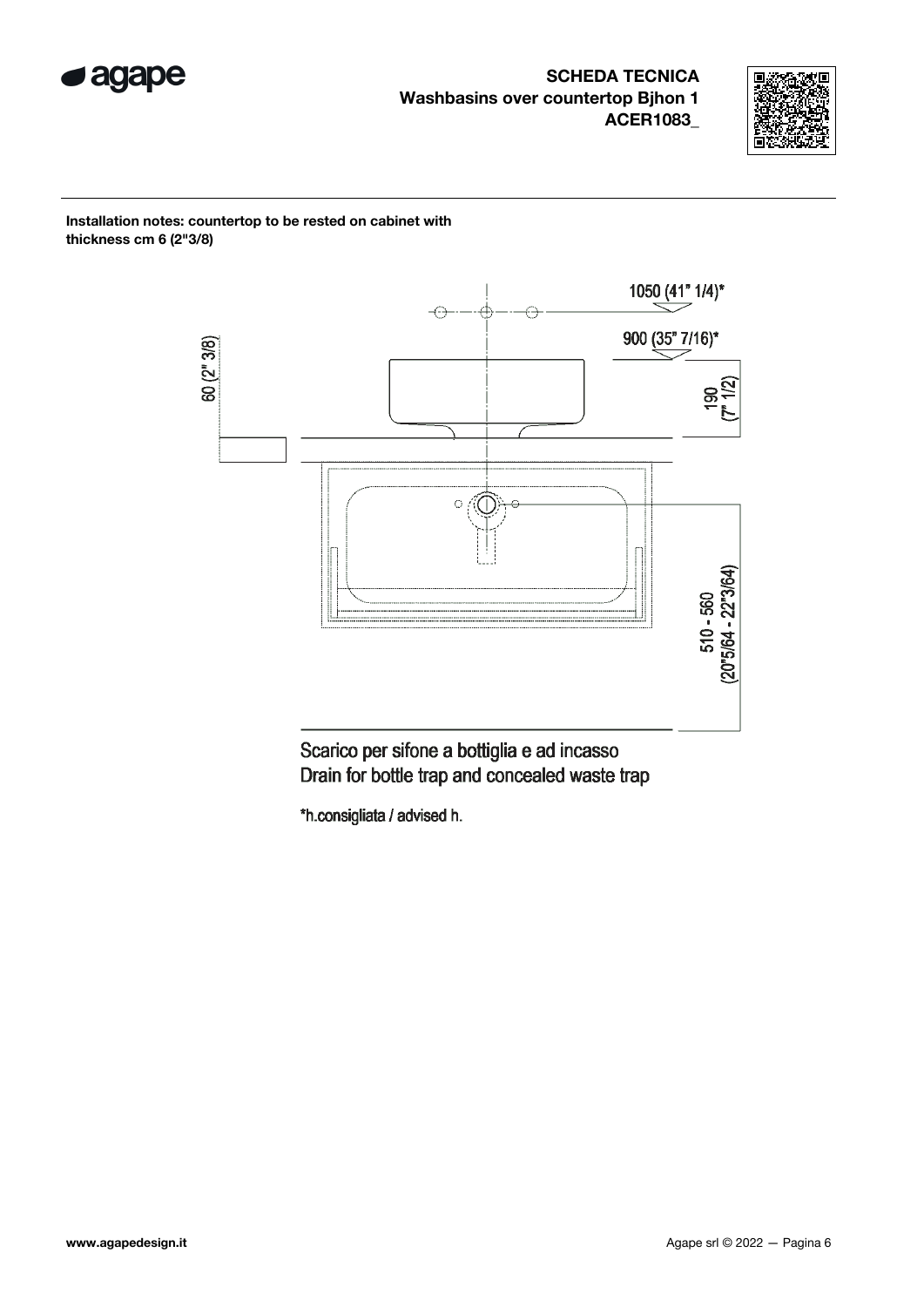



Installation notes: countertop with concealed wall fixings/freestanding with thickness cm 6 (2"3/8)



Scarico per sifone a bottiglia Drain for bottle trap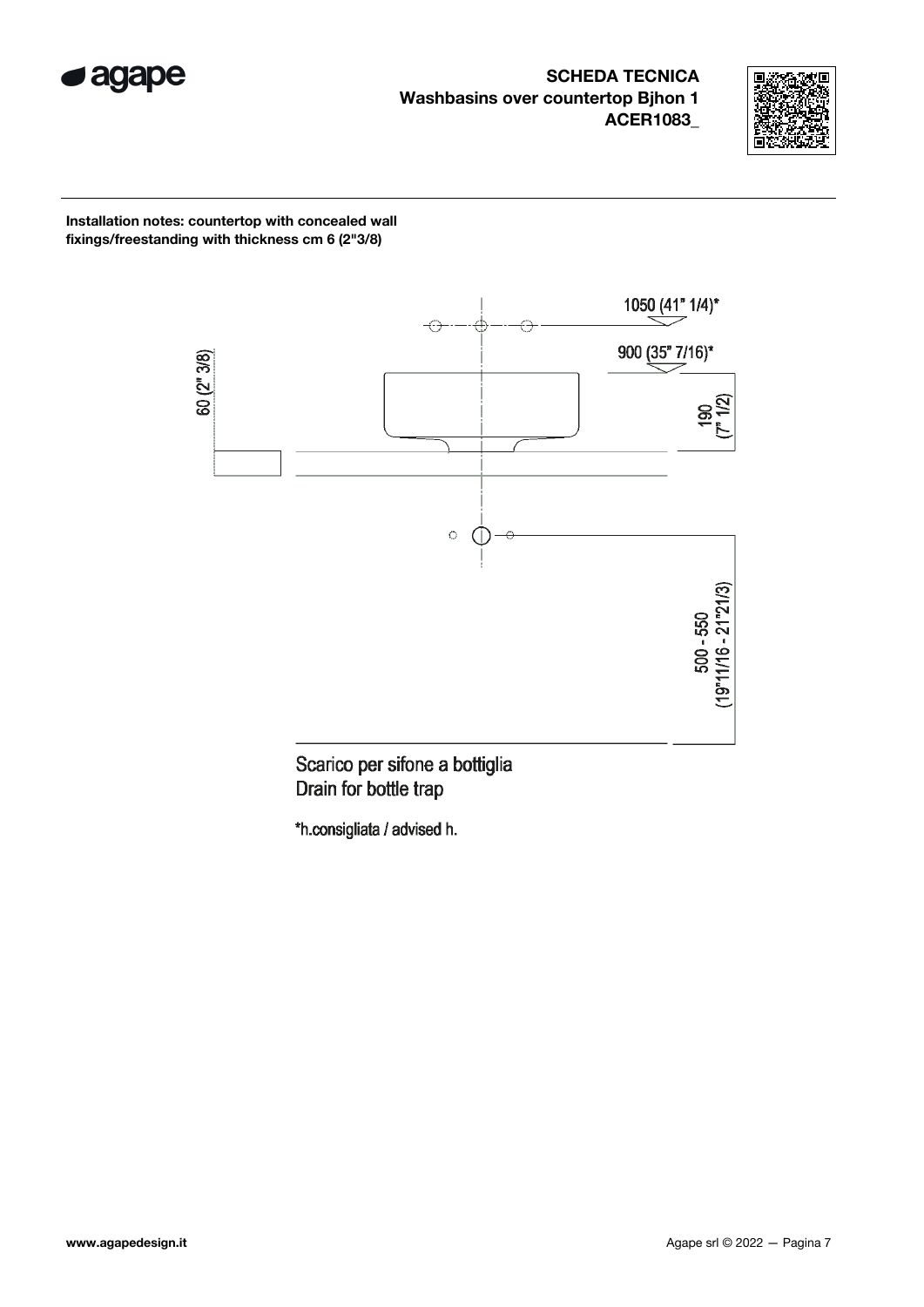



Installation notes: countertop with concealed wall fixings/freestanding with thickness cm 6 (2"3/8)



Scarico per sifone ad incasso Drain for concealed waste trap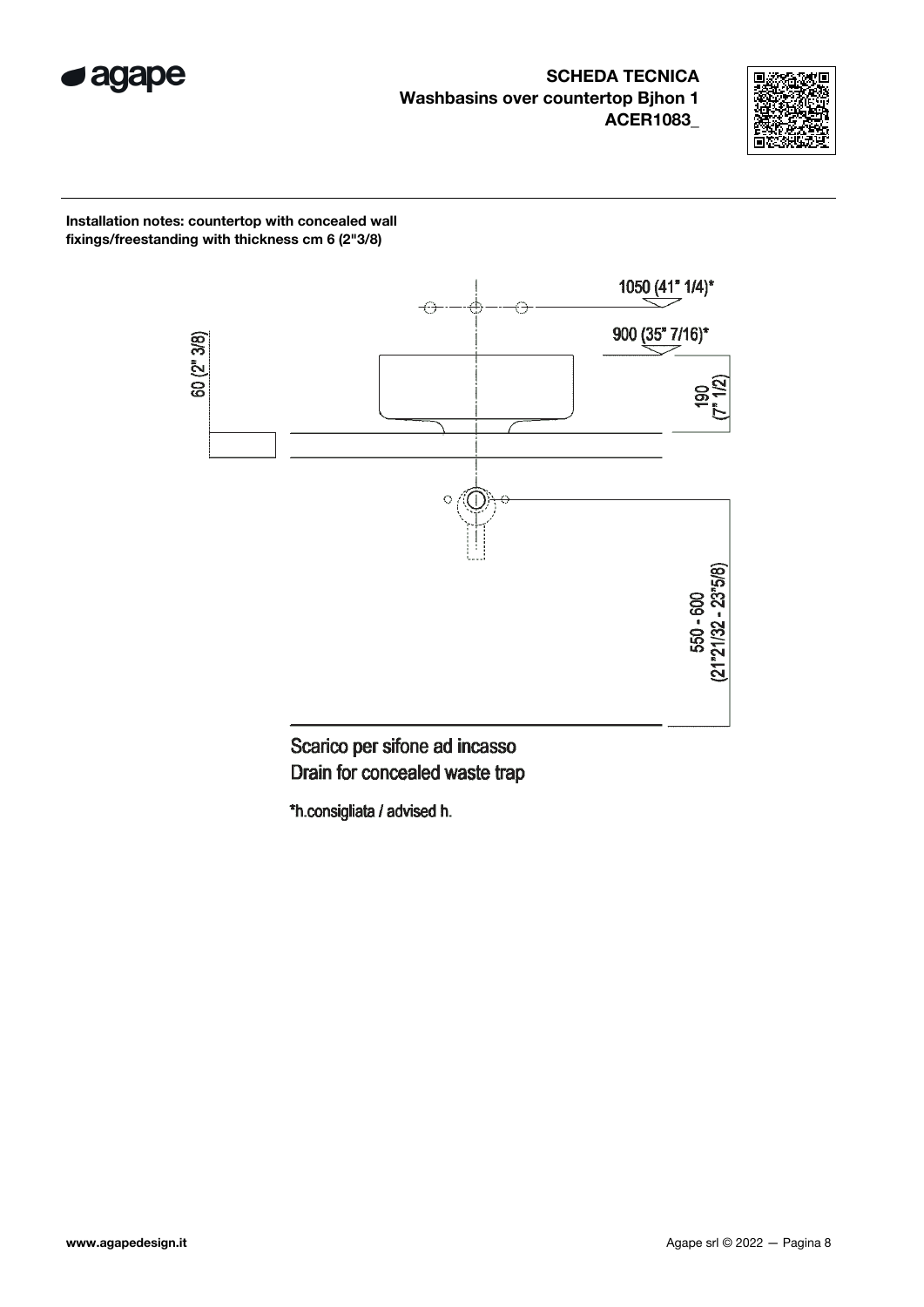



# Installation notes: on casing H 40 cm Lato



# Scarico per sifone a bottiglia e ad incasso Drain for bottle trap and concealed waste trap